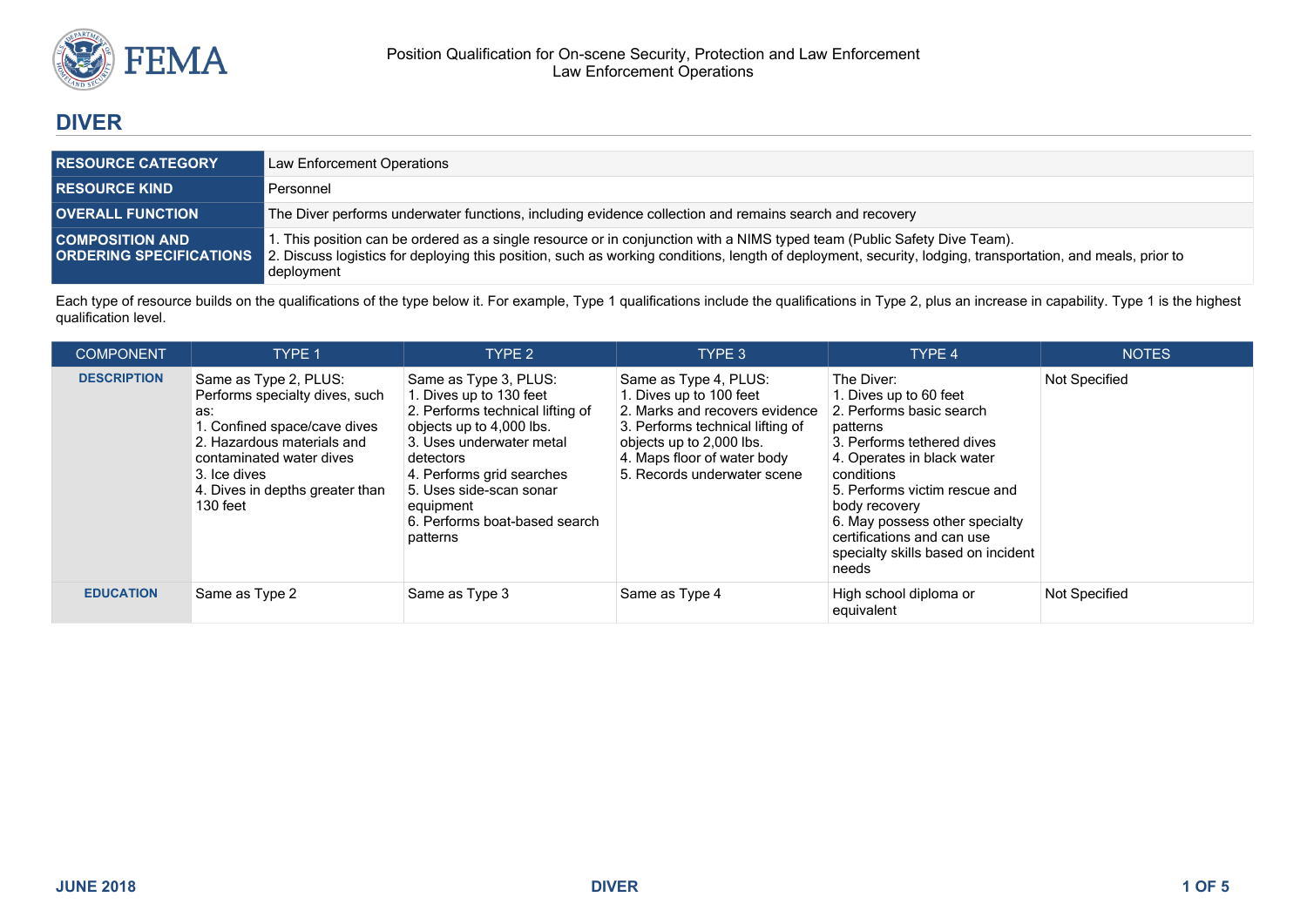

### Position Qualification for On-scene Security, Protection and Law Enforcement Law Enforcement Operations

| <b>COMPONENT</b> | TYPE 1                                                                                                                                                                                                                                                                                                                                                                                                                                                                                                                                                                                                                          | TYPE <sub>2</sub>                                                                                                                                                                                                                                              | TYPE 3                                                                                                                                                                                                                                                                                                                                                                                                                                                                                                                                                                                                                          | TYPE 4                                                                                                                                                                                                                                                                                                                                                                                                                                                                                                                                                                                                                                                                                                                                                                                                                                                                                                             | <b>NOTES</b>                                                                                                                                                                                                                                                                                                                                                                                                                      |
|------------------|---------------------------------------------------------------------------------------------------------------------------------------------------------------------------------------------------------------------------------------------------------------------------------------------------------------------------------------------------------------------------------------------------------------------------------------------------------------------------------------------------------------------------------------------------------------------------------------------------------------------------------|----------------------------------------------------------------------------------------------------------------------------------------------------------------------------------------------------------------------------------------------------------------|---------------------------------------------------------------------------------------------------------------------------------------------------------------------------------------------------------------------------------------------------------------------------------------------------------------------------------------------------------------------------------------------------------------------------------------------------------------------------------------------------------------------------------------------------------------------------------------------------------------------------------|--------------------------------------------------------------------------------------------------------------------------------------------------------------------------------------------------------------------------------------------------------------------------------------------------------------------------------------------------------------------------------------------------------------------------------------------------------------------------------------------------------------------------------------------------------------------------------------------------------------------------------------------------------------------------------------------------------------------------------------------------------------------------------------------------------------------------------------------------------------------------------------------------------------------|-----------------------------------------------------------------------------------------------------------------------------------------------------------------------------------------------------------------------------------------------------------------------------------------------------------------------------------------------------------------------------------------------------------------------------------|
| <b>TRAINING</b>  | Same as Type 2, PLUS:<br>Completion of the following:<br>1. Training in specialty dives,<br>such as:<br>a. Contaminated Water<br>Operations<br>b. Confined Space/Cave Diving<br>c. Ice Diving<br>2. Training in accordance with<br>Occupational Safety and Health<br>Administration (OSHA) 29 Code<br>of Federal Regulations (CFR)<br>Part 1910.120: Hazardous<br><b>Waste Operations and</b><br><b>Emergency Response</b><br>3. Enriched air or rebreather<br>certification<br>4. Training in accordance with<br><b>National Fire Protection</b><br>Association (NFPA) 1006:<br>Swiftwater Rescue Operations,<br>or equivalent | Same as Type 3, PLUS:<br>Completion of the following:<br>1. Training on Authority Having<br>Jurisdiction (AHJ) approved<br>underwater metal detectors<br>2. Training on AHJ-approved<br>side-scan sonar equipment<br>3. AHJ-determined grid search<br>training | Same as Type 4, PLUS:<br>Completion of the following:<br>1. Advanced underwater<br>evidence collection training that<br>meets or exceeds PADI Master<br><b>Underwater Criminal</b><br>Investigator training standards<br>or DRI Underwater Crime Scene<br>Investigator II training standards<br>2. Search and recovery diver<br>certification through PADI, DRI,<br>or other nationally recognized<br>curriculum<br>3. Underwater videographer<br>training through PADI, DRI, or<br>other nationally recognized<br>curriculum<br>4. Deep diver certification<br>through PADI, DRI, or other<br>nationally recognized curriculum | Completion of the following:<br>1.IS-100: Introduction to the<br>Incident Command System, ICS-<br>100<br>2. IS-200: Basic Incident<br><b>Command System for Initial</b><br>Response, ICS-200<br>3. IS-700: National Incident<br>Management System, An<br>Introduction<br>4. IS-800: National Response<br>Framework. An Introduction<br>5. Public Safety Diver training<br>through Professional<br>Association of Diving Instructors<br>(PADI), Dive Rescue<br>International (DRI), or other<br>nationally recognized curriculum<br>6. Basic underwater evidence<br>collection training that meets or<br>exceeds PADI Underwater<br>Criminal Investigator or DRI<br>Underwater Crime Scene<br>Investigator I training standards<br>7. U.S. Coast Guard-approved<br>boating safety course<br>8. Training in accordance with<br>accordance with OSHA 29 CFR<br>Part 1910.120: Hazardous<br><b>Materials Awareness</b> | Underwater evidence collection<br>includes:<br>1. Locating evidence<br>2. Marking evidence<br>3. Attaching markers to bodies,<br>guns, and vehicles<br>4. Documenting diver's<br>involvement<br>5. Measuring using triangulation<br>on the surface<br>6. Recording the item's depth<br>7. Recovering evidence<br>8. Handling evidence<br>9. Maintaining chain of custody<br>and records<br>10. Scribing the evidence<br>container |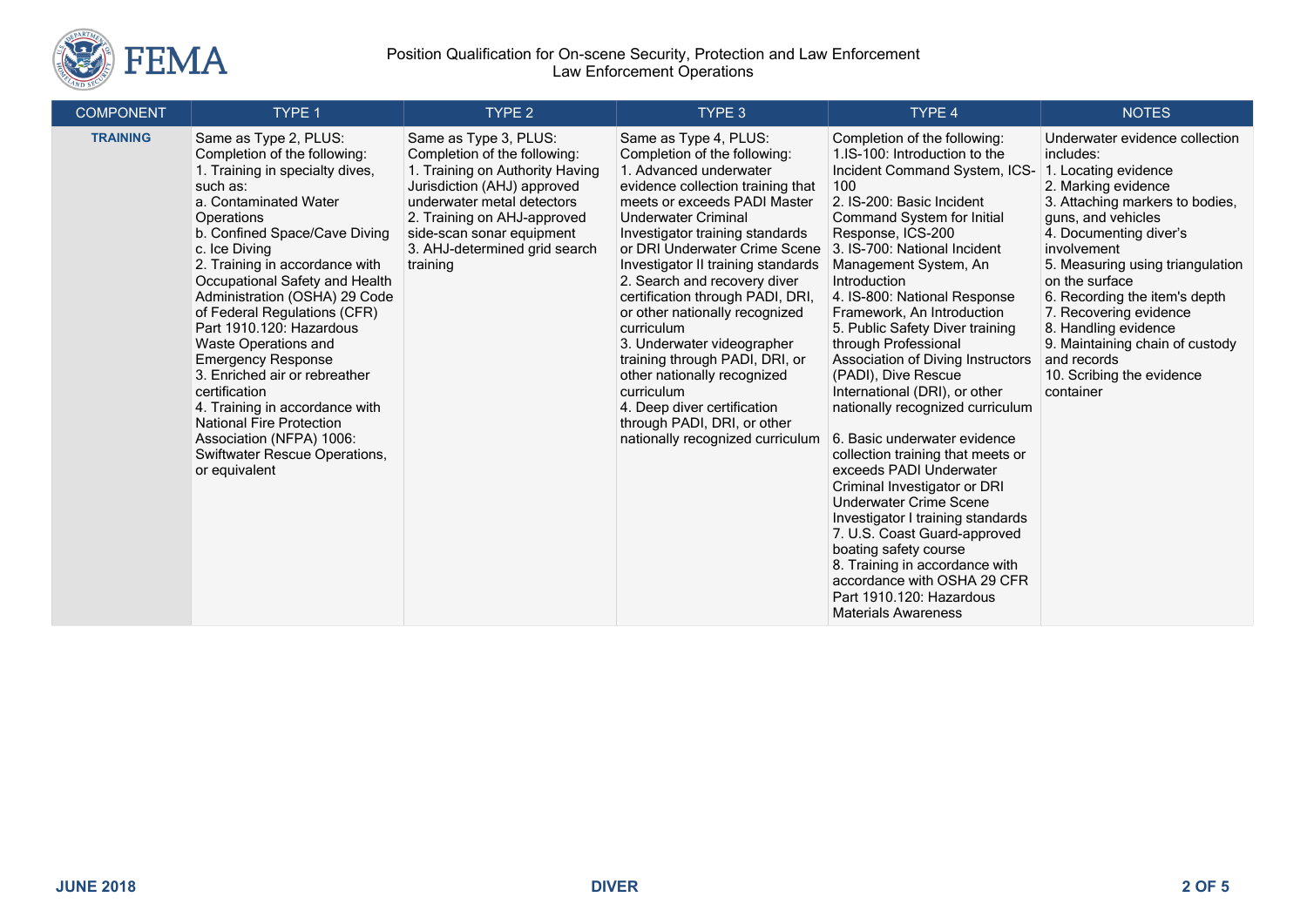

### Position Qualification for On-scene Security, Protection and Law Enforcement Law Enforcement Operations

| <b>COMPONENT</b>  | TYPE 1                                                                                                                                                                                                                                                                                                                                                                                                                         | TYPE <sub>2</sub>                                                                                                                                                                                                                                                               | TYPE 3                                                                                                                                                                                                                                                                                                                                                                                                                         | TYPE 4                                                                                                                                                                                                                                                                                                                                                                                                                                                                                                                                                                                                                                                                                                                                                                                                                                                                                                                                | <b>NOTES</b>  |
|-------------------|--------------------------------------------------------------------------------------------------------------------------------------------------------------------------------------------------------------------------------------------------------------------------------------------------------------------------------------------------------------------------------------------------------------------------------|---------------------------------------------------------------------------------------------------------------------------------------------------------------------------------------------------------------------------------------------------------------------------------|--------------------------------------------------------------------------------------------------------------------------------------------------------------------------------------------------------------------------------------------------------------------------------------------------------------------------------------------------------------------------------------------------------------------------------|---------------------------------------------------------------------------------------------------------------------------------------------------------------------------------------------------------------------------------------------------------------------------------------------------------------------------------------------------------------------------------------------------------------------------------------------------------------------------------------------------------------------------------------------------------------------------------------------------------------------------------------------------------------------------------------------------------------------------------------------------------------------------------------------------------------------------------------------------------------------------------------------------------------------------------------|---------------|
| <b>EXPERIENCE</b> | Same as Type 2, PLUS:<br>Knowledge of support needs for<br>advanced dive and search<br>patterns, including:<br>1. Knowledge of contamination<br>and decontamination<br>procedures related to the<br>underwater environment<br>2. Knowledge of dive-related<br>health at depths greater than<br>130 feet<br>3. Knowledge and skills related<br>to confined space and cave<br>diving operations<br>Experience:<br>Same as Type 2 | Same as Type 3, PLUS:<br>Knowledge, Skills, and Abilities:<br>1. Ability to operate underwater<br>metal detector<br>2. Ability to operate side scan<br>sonar<br>3. Ability to design and execute<br>a grid search based on given<br>parameters<br>Experience:<br>Same as Type 3 | Same as Type 4, PLUS:<br>Knowledge, Skills, and Abilities:<br>1. Ability to operate AHJ-<br>provided lifting equipment<br>2. Ability to operate AHJ<br>equipment to map the floor of<br>the water body<br>3. Ability to use the AHJ-<br>provided underwater scene<br>recording equipment<br>Experience:<br>Performed at least four dives a<br>year over a five-year period in<br>conditions similar to those of the<br>mission | Knowledge, Skills, and Abilities:<br>1. Ability to use proper dive-<br>related Personal Protective<br>Equipment (PPE)<br>2. Ability to plan and chart the<br>dive mission based on<br>parameters<br>3. Knowledge of standard<br>operating procedures, divers'<br>hand signals, equipment<br>limitations, and alternate<br>communication and<br>entanglement procedures<br>4. Ability to determine victim<br>survivability<br>5. Ability to apply dive patterns<br>and victim search patterns<br>based on requestor-provided<br>information<br>6. Ability to apply dive reference<br>materials and witness interviews<br>to develop a dive plan<br>7. Knowledge of local, state, and<br>Federal laws related to evidence<br>collection<br>8. Knowledge of health<br>emergencies related to diving<br>Experience:<br>Performed at least four dives a<br>year over a two-year period in<br>conditions similar to those of the<br>mission | Not Specified |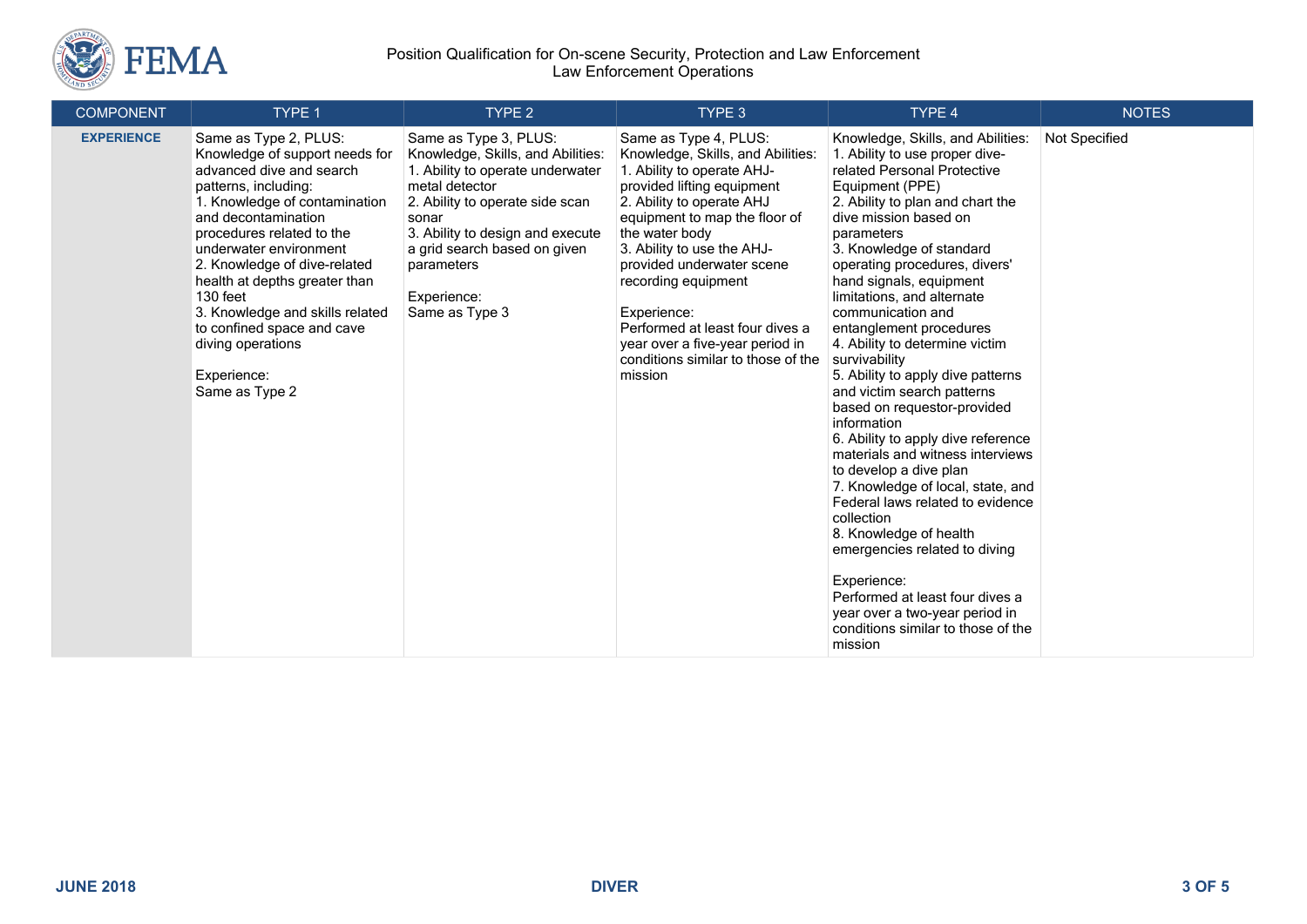

### Position Qualification for On-scene Security, Protection and Law Enforcement Law Enforcement Operations

| <b>COMPONENT</b>                                                                                           | TYPE 1         | TYPE 2         | TYPE 3         | TYPE 4                                                                                                                                                                                                                                                                                                                                                                                                                                                                                                                                                                                                                                                                                                    | <b>NOTES</b>                                                                                                                           |
|------------------------------------------------------------------------------------------------------------|----------------|----------------|----------------|-----------------------------------------------------------------------------------------------------------------------------------------------------------------------------------------------------------------------------------------------------------------------------------------------------------------------------------------------------------------------------------------------------------------------------------------------------------------------------------------------------------------------------------------------------------------------------------------------------------------------------------------------------------------------------------------------------------|----------------------------------------------------------------------------------------------------------------------------------------|
| <b>PHYSICAL/MEDICAL</b><br><b>FITNESS</b>                                                                  | Same as Type 2 | Same as Type 3 | Same as Type 4 | 1. Arduous<br>2. Passes Watermanship Test<br>and Basic Scuba Skills<br>Evaluation as prescribed by<br>International Association of Dive<br>Rescue Specialists (IADRS) at<br>least every year<br>3. Maintains AHJ-determined<br>physical fitness standards<br>suitable for the environment and<br>typing through annual physicals<br>with a physician that has<br>knowledge of hyperbaric and<br>dive-related illnesses; a PADI<br>medical statement, a National<br>Association of Underwater<br>Instructors (NAUI) medical<br>evaluation, and the NFPA 1582:<br>Standard on Comprehensive<br>Occupational Medical Program<br>for Fire Departments all meet or<br>exceed this physical fitness<br>standard | The NIMS Guideline for the<br>National Qualification System<br>(NQS) defines Physical/Medical<br>Fitness levels for NIMS<br>positions. |
| <b>CURRENCY</b>                                                                                            | Same as Type 2 | Same as Type 3 | Same as Type 4 | 1. Functions in this position<br>during an operational incident,<br>planned event, exercise, drill, or<br>simulation at least once every<br>year<br>2. Passes the IADRS<br>Watermanship Test and Basic<br>Scuba Skills Evaluation at least<br>annually<br>3. Performs at least four dives<br>annually that are similar to those<br>expected to be performed on a<br>deployment                                                                                                                                                                                                                                                                                                                            | Not Specified                                                                                                                          |
| <b>PROFESSIONAL AND Same as Type 2</b><br><b>TECHNICAL</b><br><b>LICENSES AND</b><br><b>CERTIFICATIONS</b> |                | Same as Type 3 | Same as Type 4 | Public Safety Diver certification<br>through PADI, DRI, or other<br>nationally recognized curriculum                                                                                                                                                                                                                                                                                                                                                                                                                                                                                                                                                                                                      | Not Specified                                                                                                                          |